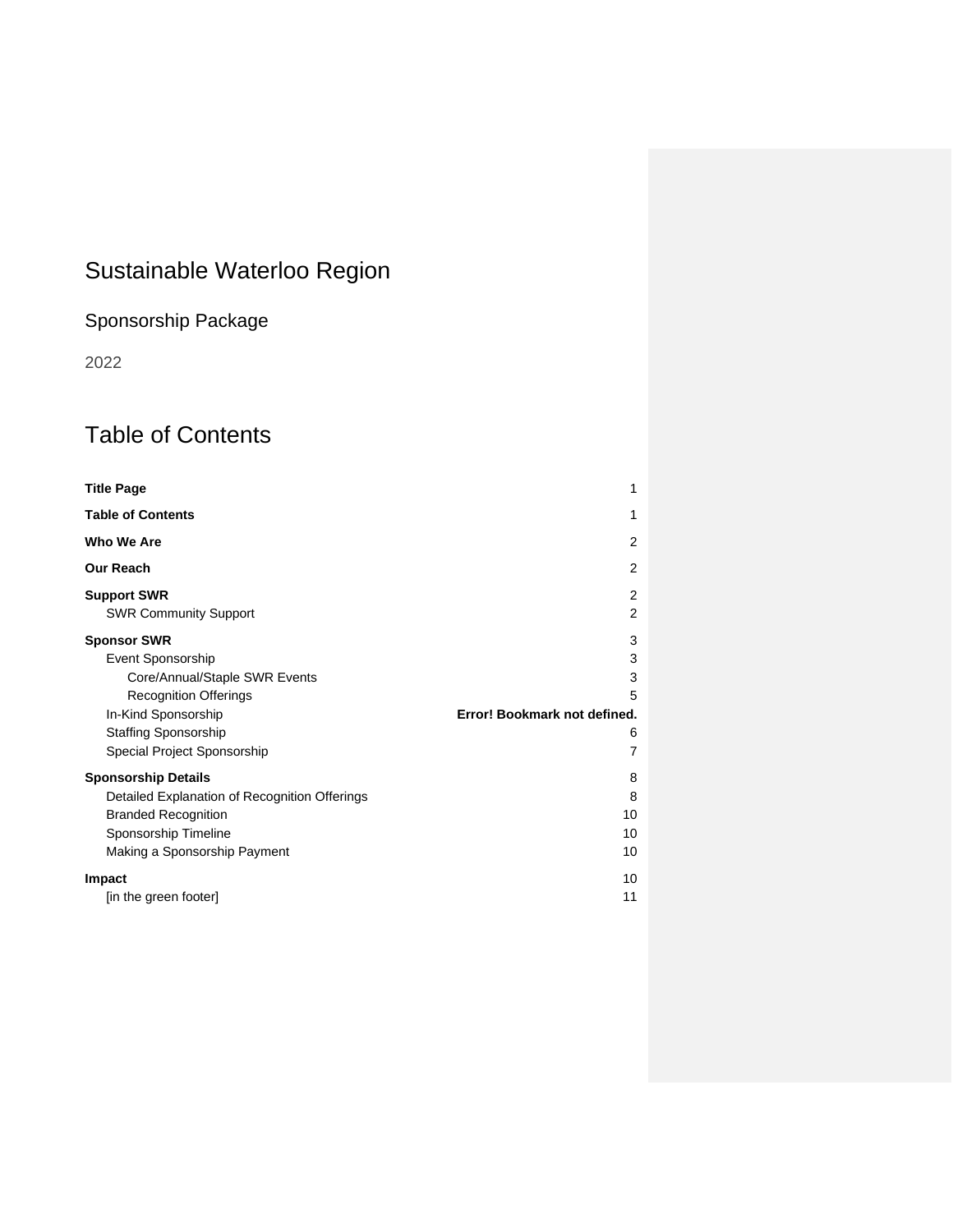## <span id="page-1-0"></span>Who We Are

Sustainable Waterloo Region (SWR) is a social enterprise nonprofit dedicated to helping the Waterloo region and business community take action towards becoming more environmentally and economically sustainable. Our team is composed of passionate staff and volunteers working to support a just, prosperous, and low carbon Waterloo Region economy. Over 170 local businesses have either enrolled or are observing in one of our several sustainability programs or pledged to meet a sustainability target. Through our generous sponsors, we are able to continue hiring local students, offer members sustainability expertise and services, lead community projects, and hold events that bring together local leaders in business, academia, government, and non-profit to share and collaborate on sustainability practices.

# <span id="page-1-1"></span>Our Reach

- 69, 471 Tonnes of GHG Emissions Reduced to date (CO2e)
- 52, 320 Employees of member programs
- 92 Regional Sustainability Initiative Program Members
- 42, 500+ online audience from 2019-2020

# <span id="page-1-2"></span>Support SWR

SWR offers several ways to support environmental sustainability initiatives in Waterloo Region. Whether you are an individual member of the community or a local business, SWR offers partnerships with unique recognition benefits for in-kind, event, special project, and staffing sponsorship.

## <span id="page-1-3"></span>SWR Community Support

Our individual community supporters are united in the fight for social, environmental, and economic justice. In return for your generous support, you will gain access to exclusive SWR promotional materials, events, and receive recognition for your commitment to environmental sustainability.

| <b>Recognition</b><br><b>Offerings</b> | <b>Community</b><br><b>Supporter</b> | <b>Monthly</b><br><b>Sustainer</b> | <b>Community</b><br>Leader | <b>Annual Community</b><br><b>Champion</b> |
|----------------------------------------|--------------------------------------|------------------------------------|----------------------------|--------------------------------------------|
|                                        | $$1 - $100$                          | \$10 min/month                     | \$500                      | $$1000+$                                   |
| Website                                | Name                                 | Name Featured                      | Name Featured              | Name Featured                              |
| <b>Annual Report</b>                   | Name<br>Featured                     | Name Featured                      | Name Featured              | Name Featured                              |
| <b>Newsletter</b>                      | Recieve it                           | Recieve it                         | Recieve it                 | Recieve it                                 |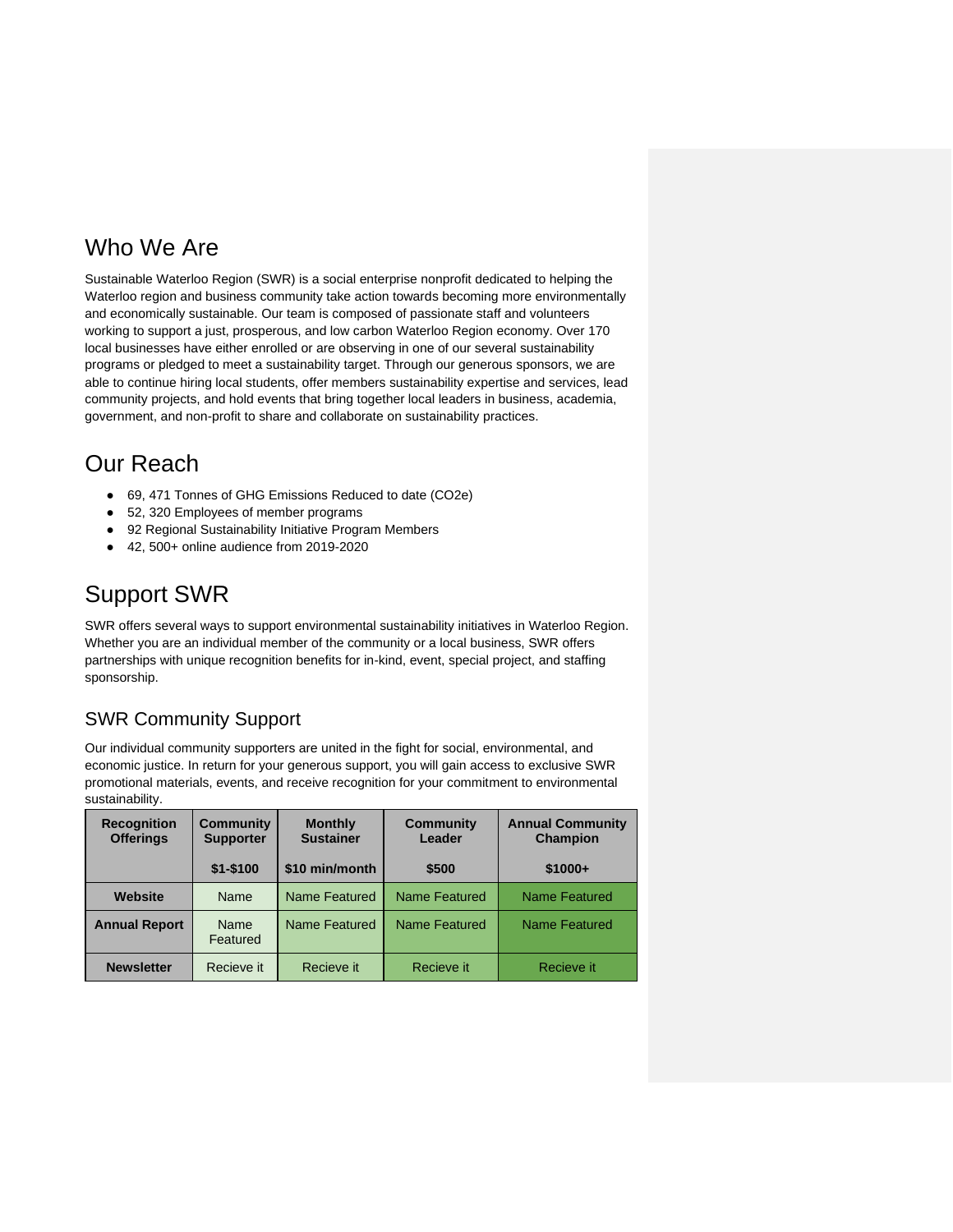| <b>SWR Swag</b>                         | N/A | <b>Receives</b> | <b>Receives</b>         | <b>Receives</b>             |
|-----------------------------------------|-----|-----------------|-------------------------|-----------------------------|
| <b>Newsletter</b><br>Announcement       | N/A | N/A             | Announcement<br>Feature | Announcement<br>Feature     |
| <b>Event Passes</b>                     | N/A | N/A             | N/A                     | 2 Annual Passes             |
| SWR Blog +<br>Share on<br><b>Social</b> | N/A | N/A             | N/A                     | <b>Featured Post Shared</b> |

# <span id="page-2-0"></span>Sponsor SWR

Sponsorship provides an exciting and meaningful opportunity to be a part of the leadership this region is known for, in advancing environmental sustainability. We welcome several forms of corporate sponsorship including:

- *Event Sponsorship*
- **Staffing Sponsorship**
- *In-Kind Sponsorship*
- *Special Project Sponsorship*

The Fund Development team will work with you to choose sponsorship and recognition opportunities that are inspiring and meaningful. We truly value support from our local businesses and are open to collaborating on alternate recognition opportunities.

## <span id="page-2-1"></span>Event Sponsorship

As an SWR event sponsor, your gift goes towards supporting all annual events for SWR. As a part of the Regional Sustainability Initiative, there are eight annual members-only events as well as one monthly peer-to-peer event. SWR typically holds three community events each year. Below you will find a brief outline of the regular planned events your brand would become associated with as well as the recognition offerings SWR provides in return for your support.

### <span id="page-2-2"></span>Staple SWR Events

### Members-Only Events

Sponsors are recognized at members-only events verbally before sessions begin and visually at the end of presentations. There are typically eight events for members, not including monthly peer-to-peer sessions. Below are examples of past members-only event themes.

|--|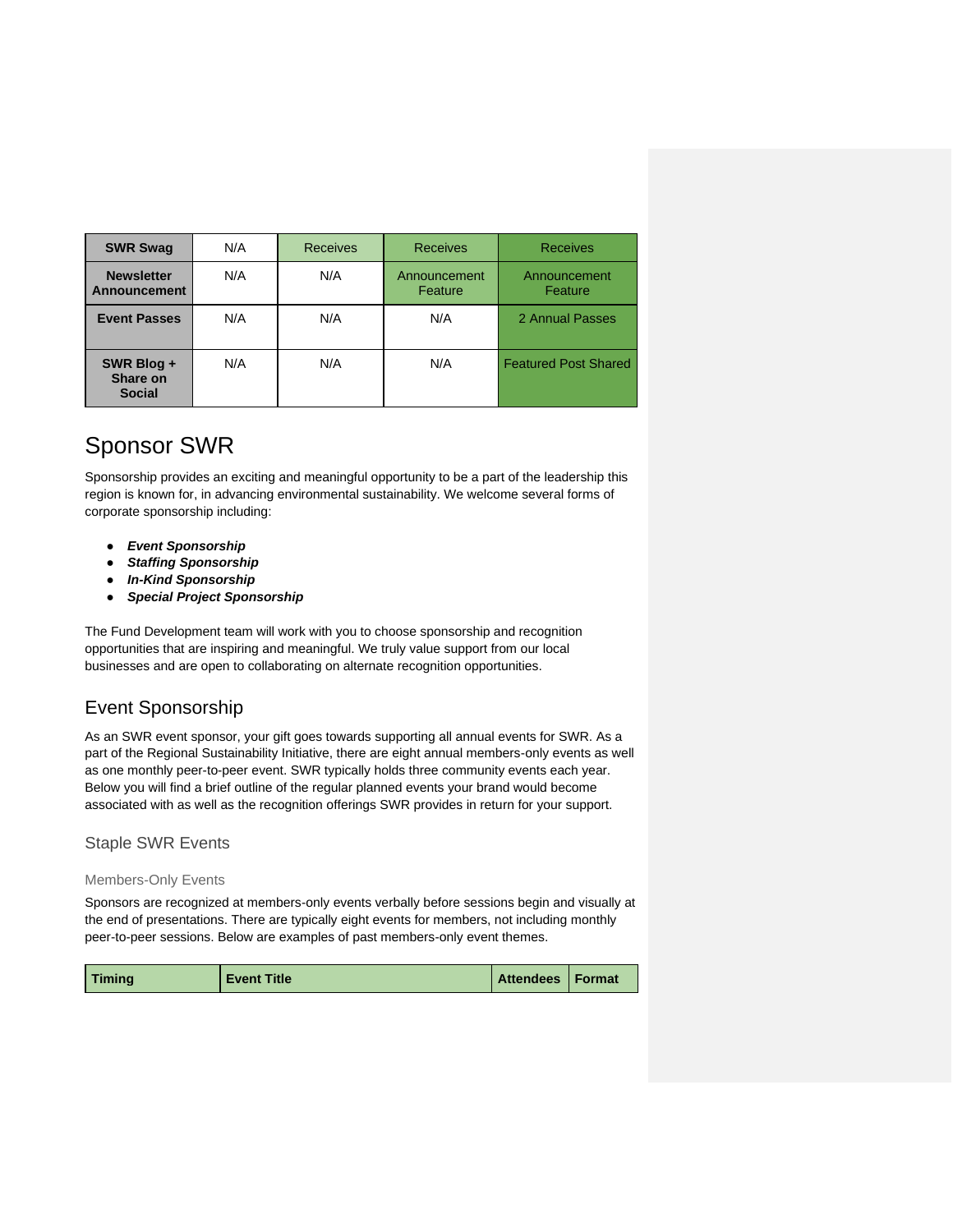| February 2020     | Integrating Green Building into<br><b>Organizational Culture</b> | 17      | In Person |
|-------------------|------------------------------------------------------------------|---------|-----------|
| March 2020        | Carbon Cleanse Kickoff                                           | 15      | In Person |
| October-Dec. 2020 | Change Management Series (Five Sessions)                         | No Data | Virtual   |
| March 2021        | Water, Waste & GHG Target Setting                                | 16      | Virtual   |
| June 2021         | Food Systems & Climate Change                                    | 36      | Virtual   |
| April 2021        | Eco-Anxiety Webinar                                              | 116     | Virtual   |

#### **Community Events**

There are typically three staple SWR community events held each year; 1) Evening of Recognition; 2) Keynote Speaker Session; and 3) Social, Environmental Justice Session. Below is a little more detail on what these events can look like.

#### **Evening of Recognition**

Our [Evening of Recognition,](https://www.sustainablewaterlooregion.ca/our-annual-report-evening-of-recognition/) normally held around April or May, honours the amazing accomplishments of our members. Typically held in person, this event is designed to be social as well as celebratory, with awards presented to members for their dedication to sustainability. In recent pandemic years, the Evening of Recognition became a week-long affair with features on the Mike Farewell Show where we spoke with our program award winners, a virtual celebration and networking event, an installment at The Museum for our award winners, and hand delivery of awards. Not including radio participation, we engaged 480 community members in this event.

#### **Keynote Speaker Session**

Each year SWR hosts a public event where an external industry speaker is brought in to share and facilitate conversation around sustainability. In 2020, this event was held in December virtually over zoom, with 88 registrations. The keynote speaker was Chantale Despres, who spoke about the sustainability practices and goals of CN. In 2021, the scheduled keynote event will be held in November over zoom with Martha Hall Findlay of Suncor

presenting.

#### **Social, Environmental Justice Community Event**

At least one community facing event each year at SWR is dedicated to covering topics related to environmental and social justice. In September of 2020, SWR held the "Future Ancestors: Anti-Racism & Sustainability in Waterloo Region: A Facilitated Discussion" event virtually over zoom. This presentation and discussion was facilitated by Larissa Crawford, Founder & Director of Future Ancestors Services Inc. In October of 2021, SWR held a similar virtual "Environmental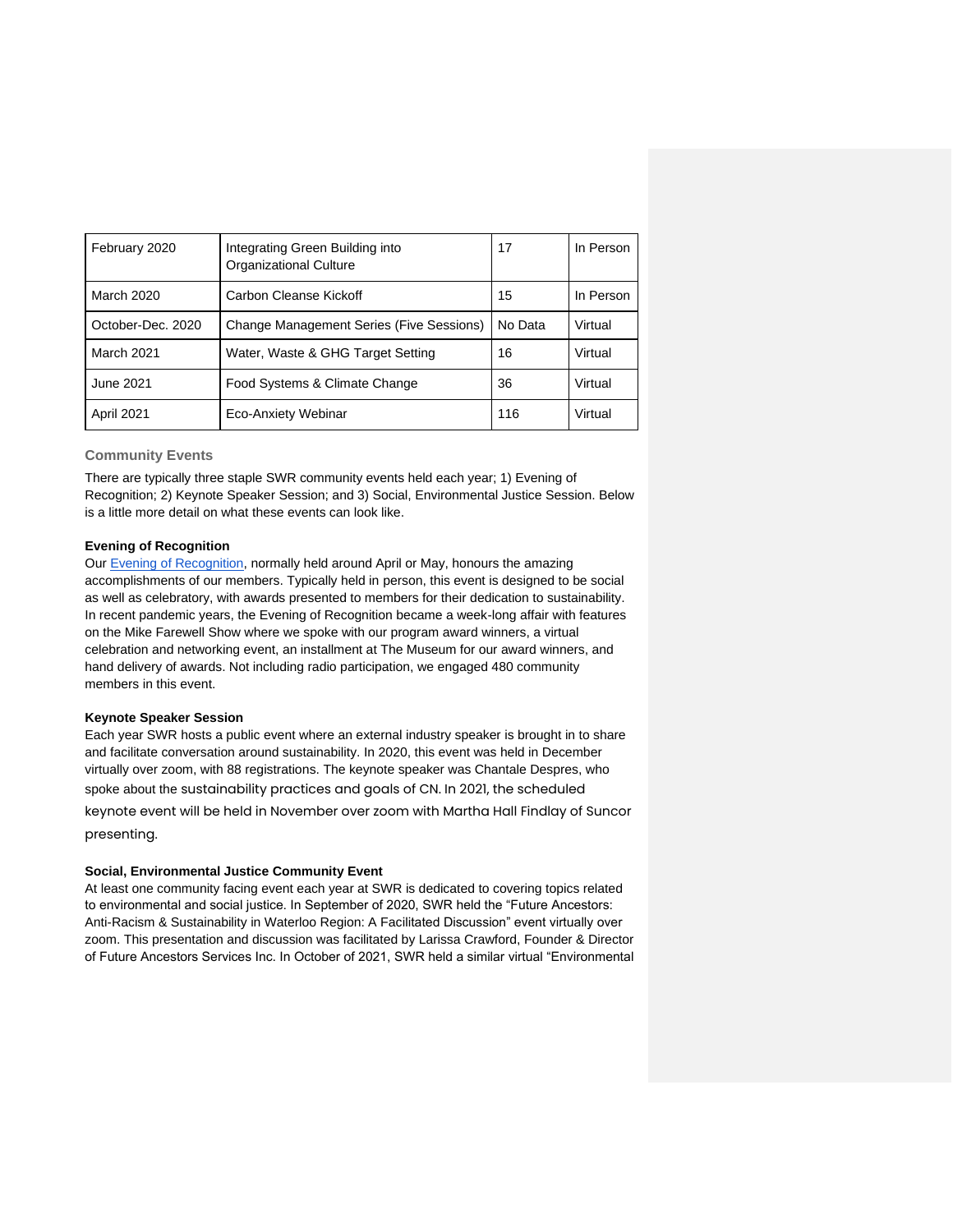Racism Event" featuring Dr. Ingrid Waldron, Founder and ED of the ENRICH Project, which had over 80 participants and almost 150 registrants.

## <span id="page-4-0"></span>Event Recognition Offerings

| <b>Recognition</b><br><b>Offerings</b>              | <b>Contributing</b><br><b>Sponsor</b><br>\$2,500 | <b>Supporting</b><br><b>Sponsor</b><br>\$5,000 | <b>Title Sponsor</b><br>$$10.000+$ |
|-----------------------------------------------------|--------------------------------------------------|------------------------------------------------|------------------------------------|
| <b>SWR Website</b><br>"Our Sponsors"<br>page        | Name Featured                                    | Logo Featured                                  | <b>Prominent Logo Featured</b>     |
| <b>Annual Report</b>                                | Name Featured                                    | Logo Featured                                  | <b>Prominent Logo Featured</b>     |
| <b>Event Passes</b>                                 | 5 Annual Passes                                  | 10 Annual Passes                               | <b>15 Annual Passes</b>            |
| <b>Event Emails</b>                                 | Name Featured                                    | Logo Featured                                  | <b>Prominent Logo Featured</b>     |
| <b>Event Slides</b>                                 | Name Featured                                    | <b>Logo Featured</b>                           | <b>Prominent Logo Featured</b>     |
| Event<br><b>Registration</b><br>Page                | Name Featured                                    | Name Featured                                  | <b>Prominent Logo Featured</b>     |
| <b>Event Reception</b><br><b>Presentation</b>       | N/A                                              | Name Featured                                  | <b>Prominent Logo Featured</b>     |
| SWR Blog +<br><b>Share on Socials</b>               | N/A                                              | Post + Shared                                  | Post + Shared                      |
| <b>Tagged Event</b><br><b>Posts</b>                 | N/A                                              | N/A                                            | One per Event                      |
| <b>Event Poster</b>                                 | N/A                                              | N/A                                            | <b>Logo Featured</b>               |
| <b>Shared Posts</b>                                 | N/A                                              | N/A                                            | Up to Three                        |
| <b>VIP Invite to</b><br><b>Event Reception</b>      | N/A                                              | N/A                                            | <b>Offered</b>                     |
| Other<br><b>Recognition</b><br><b>Opportunities</b> | N/A                                              | N/A                                            | <b>Option to Discuss</b>           |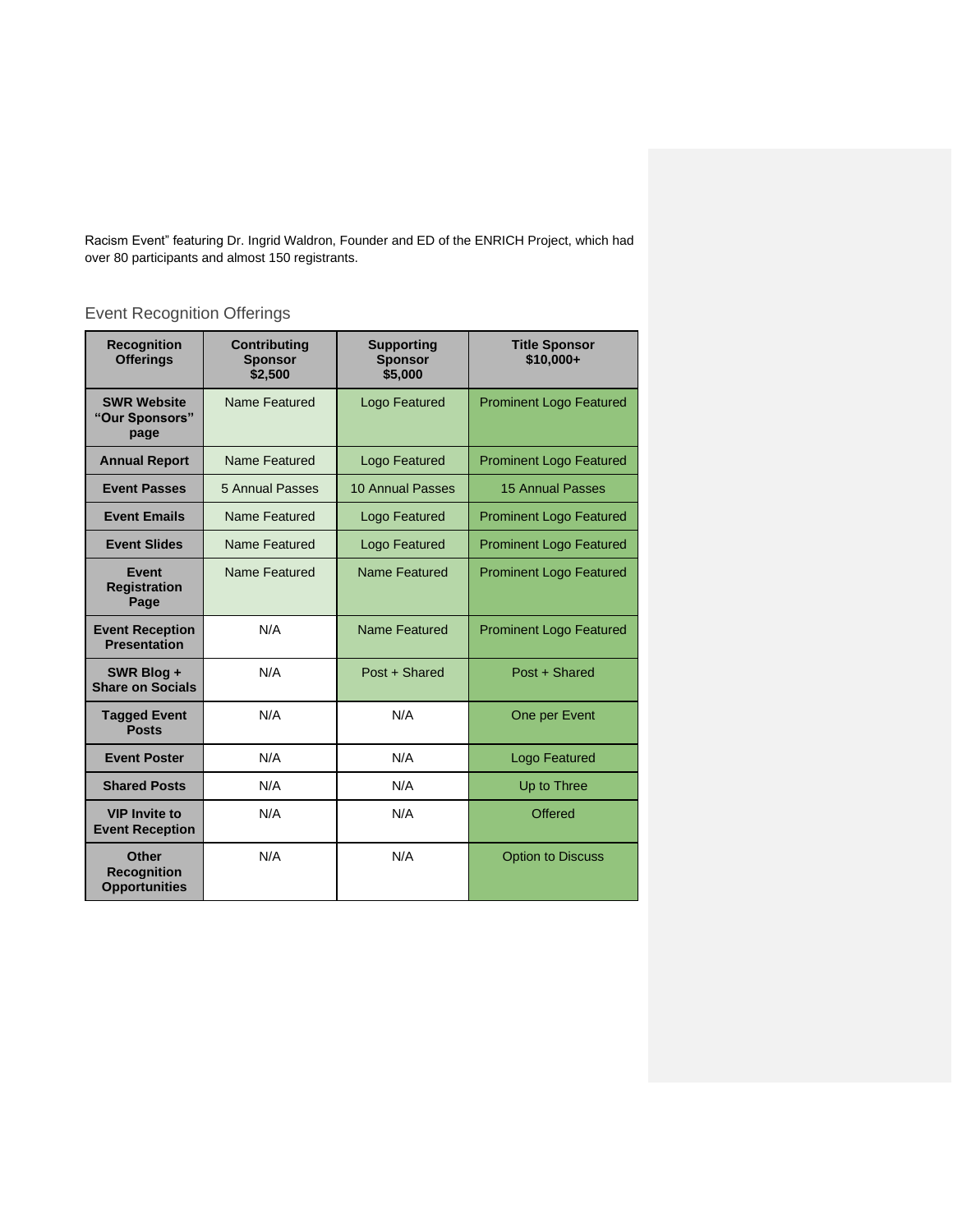## In-Kind Sponsorship

Sponsorship of services and equipment is extremely valuable to SWR. For example, in-kind marketing helps SWR grow its brand awareness while in-kind laptop repairs allows us to keep our full time staff well equipped to do their important work.

| <b>Recognition</b><br><b>Offerings</b>              | <b>Contributing</b><br><b>Sponsor</b> | <b>Supporting</b><br><b>Sponsor</b> | <b>Title Sponsor</b>           |
|-----------------------------------------------------|---------------------------------------|-------------------------------------|--------------------------------|
|                                                     | \$5,000 in value                      | \$10,000 in value                   | \$15,000+ in value             |
| <b>SWR Website</b><br>"Our Sponsors"<br>page        | Name Featured                         | Logo Featured                       | <b>Prominent Logo Featured</b> |
| <b>Annual Report</b>                                | Name Featured                         | Logo Featured                       | <b>Prominent Logo Featured</b> |
| <b>SWR Newsletter</b><br><b>Announcement</b>        | N/A                                   | Logo Featured                       | Logo & Sponsor Spotlight       |
| Other<br><b>Recognition</b><br><b>Opportunities</b> | N/A                                   | N/A                                 | <b>Option to Discuss</b>       |

## <span id="page-5-0"></span>Staffing Sponsorship

A large portion of SWR roles are filled by kind part-time volunteers. Sponsorship of full time coop student and staff positions, directly supports and enables the work of SWR while providing valuable social nonprofit experience to local talent.

| <b>Recognition</b><br><b>Offerings</b>       | 4-Month Co-op<br>\$10,000 in value | 8-Month Co-op<br>\$20,000 in value | 1-Year Staff<br>\$50,000+ in value |
|----------------------------------------------|------------------------------------|------------------------------------|------------------------------------|
| <b>SWR Website</b><br>"Our Sponsors"<br>page | Name Featured                      | Logo Featured                      | <b>Prominent Logo Featured</b>     |
| <b>Annual Report</b>                         | Name Featured                      | Logo Featured                      | <b>Prominent Logo Featured</b>     |
| <b>SWR Newsletter</b><br><b>Announcement</b> | N/A                                | Logo Featured                      | Logo & Sponsor Spotlight           |
| <b>Named Title</b>                           | N/A                                | N/A                                | Named SWR Role                     |
| <b>Event Passes</b>                          | 5 Annual Passes                    | 10 Annual Passes                   | 15 Annual Passes                   |
| SWR Blog +<br><b>Share on Socials</b>        | N/A                                | Post + Shared                      | Post + Shared                      |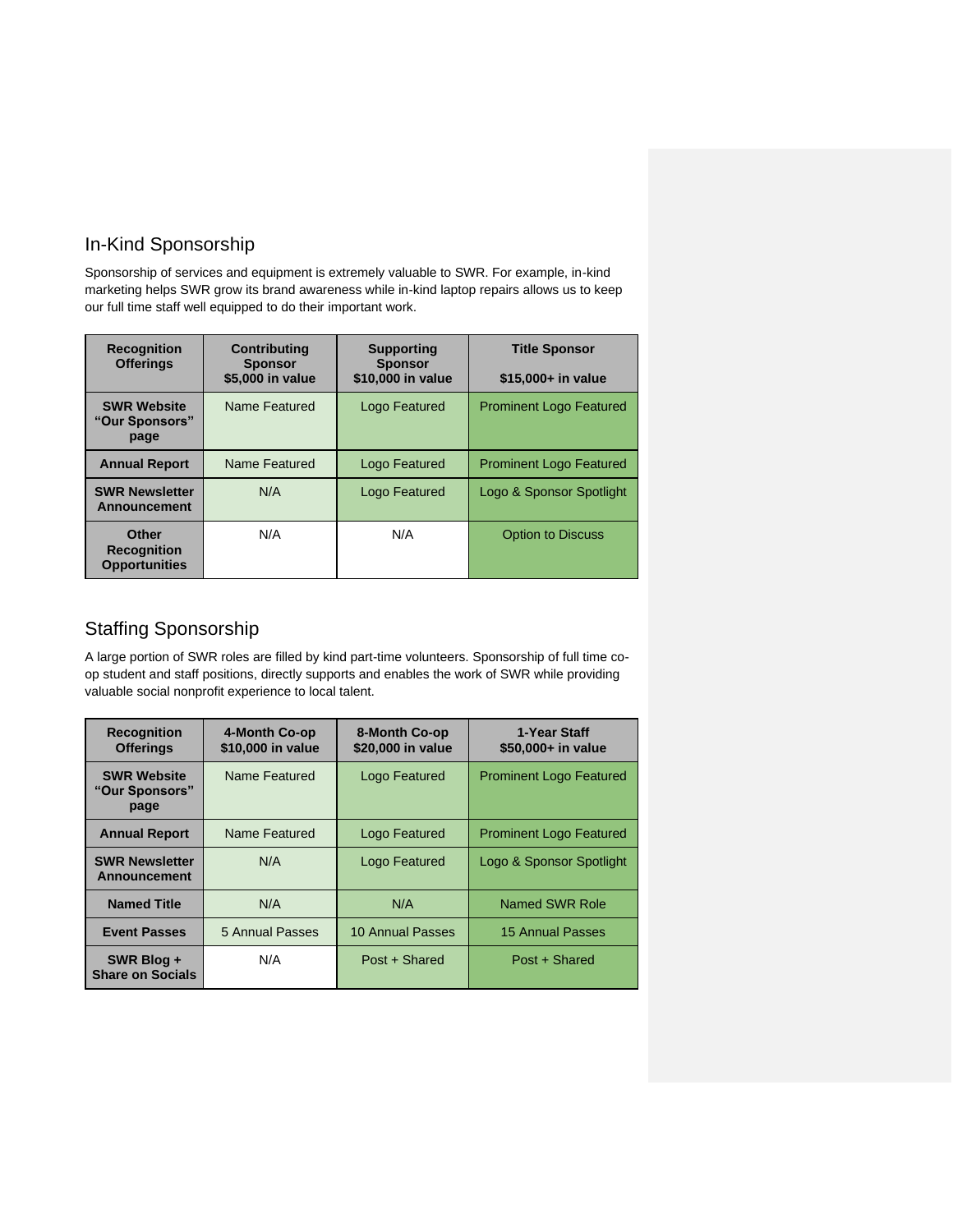| <b>Shared Posts</b>                                 | N/A | N/A | Up to three              |
|-----------------------------------------------------|-----|-----|--------------------------|
| <b>One Minute</b><br><b>Spotlight Video</b>         | N/A | N/A | Offered                  |
| Other<br><b>Recognition</b><br><b>Opportunities</b> | N/A | N/A | <b>Option to Discuss</b> |

## <span id="page-6-0"></span>Special Project Sponsorship

 $\overline{a}$ 

Help SWR envision new opportunities to support environmental, social, and fiscal sustainability in Waterloo region by sponsoring a special project.

| <b>Recognition</b><br><b>Offerings</b>              | <b>Sustaining Sponsor</b><br>\$10,000 | Leadership<br><b>Sponsor</b><br>\$15,000 | <b>Innovation Sponsor</b><br>\$20,000+ |
|-----------------------------------------------------|---------------------------------------|------------------------------------------|----------------------------------------|
| <b>SWR Website</b><br>"Our Sponsors"<br>page        | Name Featured                         | Logo Featured                            | <b>Prominent Logo Featured</b>         |
| <b>SWR Newsletter</b><br>Announcement               | Name Featured                         | Logo Featured                            | Logo & Sponsor Spotlight               |
| <b>Annual Report</b>                                | Name Featured                         | <b>Logo Featured</b>                     | <b>Prominent Logo Featured</b>         |
| <b>Event Passes</b>                                 | 5 Annual Passes                       | 10 Annual Passes                         | <b>15 Annual Passes</b>                |
| SWR Blog +<br><b>Share on Social</b>                | N/A                                   | Post + Shared                            | Post + Shared                          |
| <b>Shared Posts</b>                                 | N/A                                   | N/A                                      | Up to three                            |
| <b>Press Release</b>                                | N/A                                   | N/A                                      | Offered                                |
| <b>One Minute</b><br><b>Spotlight Video</b>         | N/A                                   | N/A                                      | Offered                                |
| <b>VIP Invite to</b><br><b>Event Reception</b>      | N/A                                   | N/A                                      | Offered                                |
| Other<br><b>Recognition</b><br><b>Opportunities</b> | N/A                                   | N/A                                      | <b>Option to Discuss</b>               |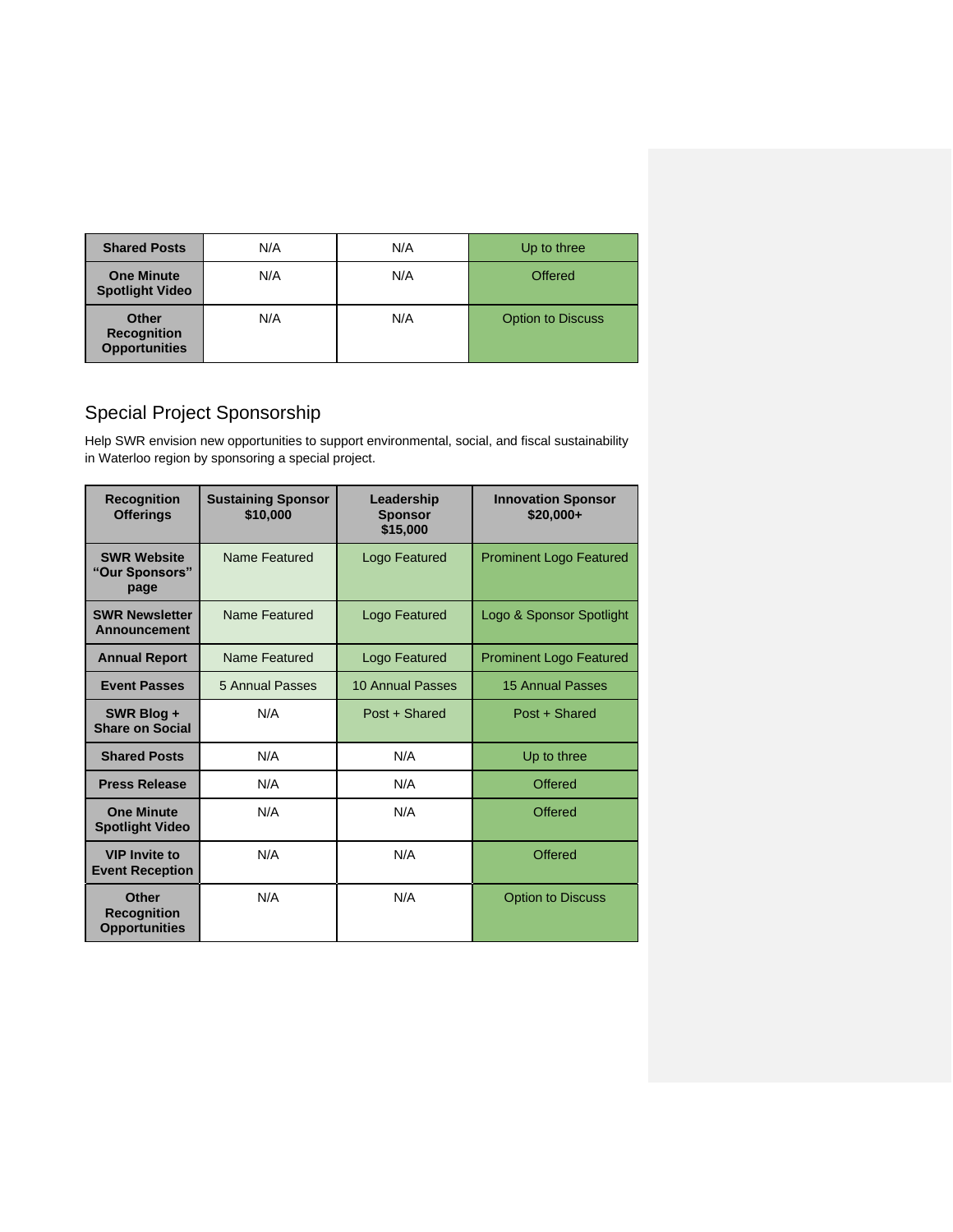## <span id="page-7-0"></span>Sponsorship Details

### <span id="page-7-1"></span>Detailed Explanation of Recognition Offerings

#### **SWR Website "Our Sponsors" page**

Full business name or logo displayed on the SWR "Our Sponsors" page under the corresponding sponsorship type heading. For example, if you are a \$5,000 in-kind sponsor, you would have your business name featured under the "In-Kind Sponsors" Heading on the page.

#### **SWR Newsletter Announcement**

Full business name or logo featured in the next SWR newsletter after the sponsorship gift is made. For sponsors of the highest level, a small blurb on the sponsor and their commitment to SWR will also be included in the newsletter.

#### **Annual Report**

Full business name or logo featured in the next SWR Annual report, in the "Our Sponsors" section after the sponsorship gift is made.

#### **Event Passes**

Varying amounts of free event passes based on sponsorship amount, provided to sponsor organization staff, friends, and family.

#### **Event Slides**

Full business name or logo depending on the sponsorship amount, featured in all event slide decks for the year of sponsorship.

#### **Event Emails**

Full business name or logo depending on the sponsorship amount, featured in all event communications for the year of sponsorship.

#### **Event Registration Page**

Sponsors will be listed by name in the content of an SWR EventBright registration page and/or recognized by logo in the banner of the event registration page. Sponsors listed by name will have their webpages linked to text.

#### **Event Poster**

Sponsor's logo is included in the event poster graphic used in all advertisements of the event via email and social media.

#### **Tagged Event Social Media Posts**

SWR will recognize event sponsors by tagging them in a minimum of one post per event on the SWR social media platform most appropriate depending on context.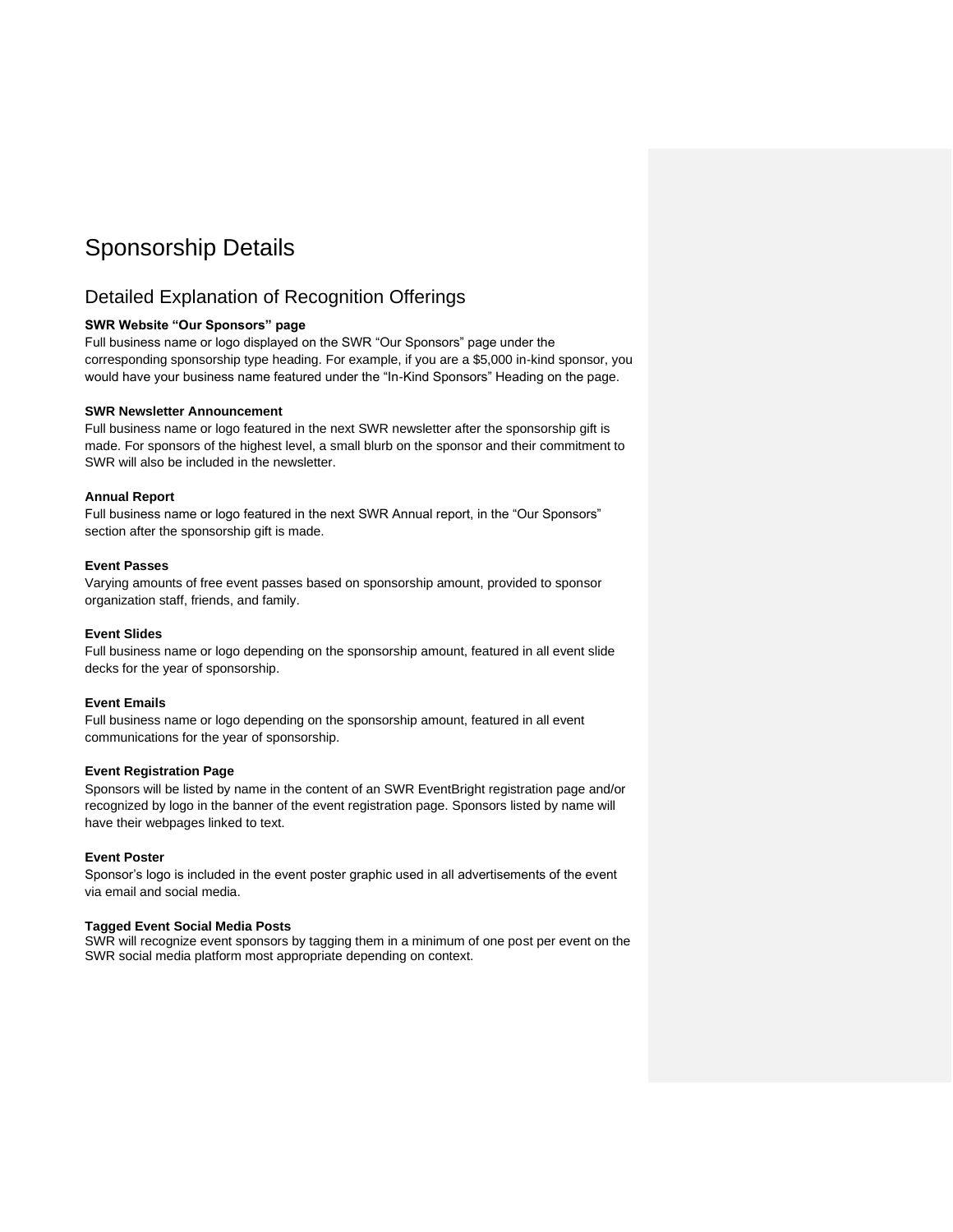| <b>Social Media Platform</b> | <b>Followers/Site Visits</b> | <b>Average Number Post</b><br><b>Views</b> |
|------------------------------|------------------------------|--------------------------------------------|
| <b>SWR Website</b>           | 18.9K site visits            | N/A                                        |
| SWR Blog                     | 3,080 blog readers           | 25                                         |
| <b>SWR LinkedIn</b>          | 1,060 followers              | 424                                        |
| <b>SWR Facebook</b>          | 1,547/15                     | 100                                        |
| <b>SWR Twitter</b>           | 6,500 followers              | 600                                        |

\*These metrics are based on 2020 annual views

#### **SWR Blog + Share on Social**

A blog post is written about the sponsor and their contributions to SWR. The post is shared on all or some of SWR's social media platforms. In the case of an event sponsor, additional recognition on the SWR blog will be added in the form of being mentioned in event recap blog posts.

#### **Shared Posts**

SWR will share up to three of a sponsor's sustainability related social media posts. The sponsor will be responsible for tagging SWR in the posts they would like to be considered for sharing.

#### **Zoom or in-person Reception Presentation**

Depending on the level of sponsorship, the sponsor's name or logo will be featured on a looped sponsor thank you slide deck played before and after all virtual and in person events.

#### **Press Release**

Sponsor to be included in any SWR press releases or events recognizing the project. This could involve a photo-op or an interview depending on appropriateness and context.

#### **One-Minute Spotlight Video**

A one-minute video on the sponsor and their relationship with SWR will be made and shared on all SWR and sponsor (if desired) social media platforms.

#### **VIP Invite to Event Reception**

The sponsor may be invited to an exclusive event reception with key SWR staff and other community members.

#### **Named Title**

If desired, the staff role that the sponsor decides to support, will be named after the sponsor's organization. For example, "SWR-ABC Inc. Marketing Coordinator".

#### **SWR Swag**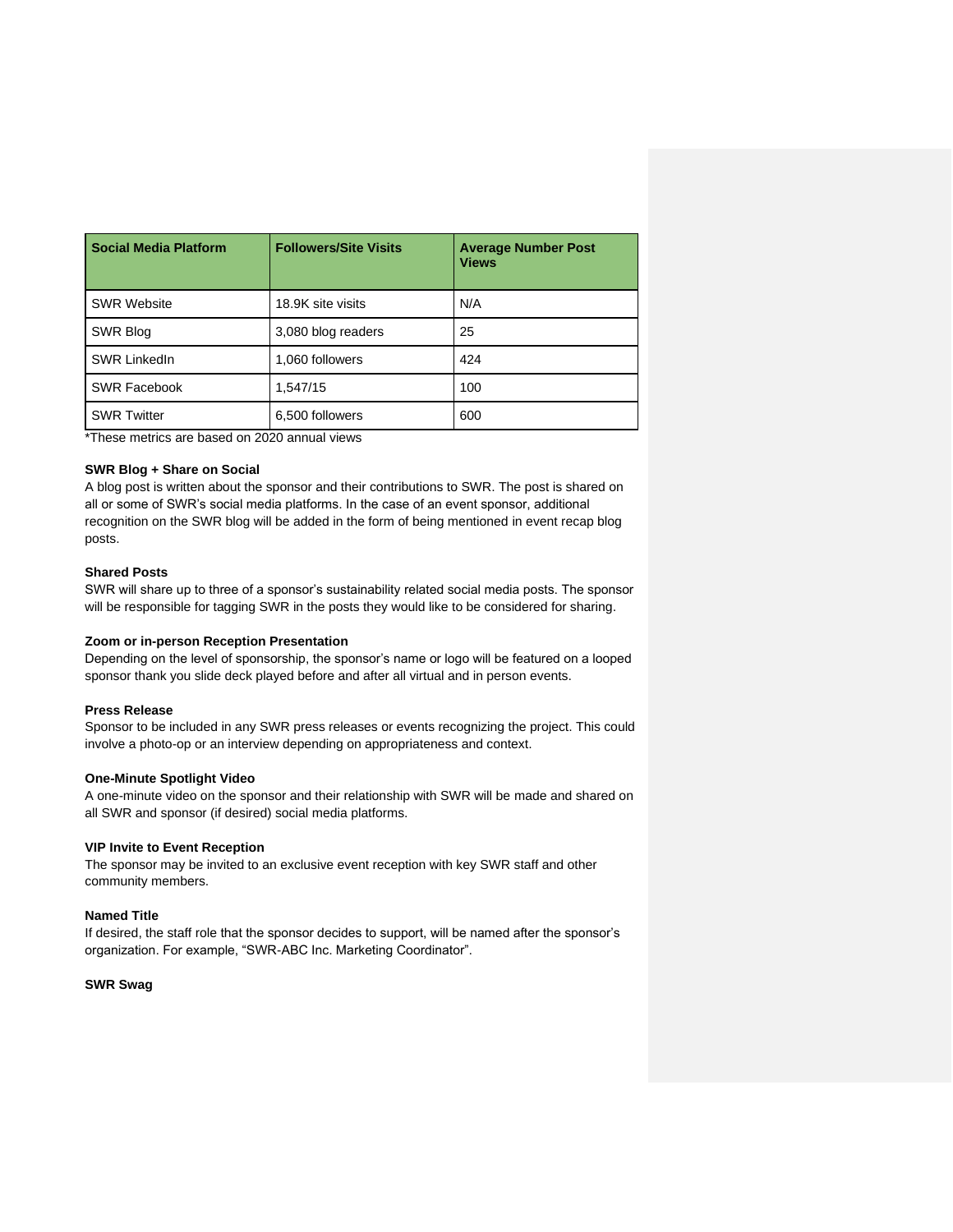Community sponsors of a certain level will receive SWR paraphernalia that may vary year-toyear to include things like branded buttons, bumper stickers, or tote bags.

#### **Other Recognition Opportunities**

SWR is committed to working with sponsors to create recognition opportunities that make sense for your business. If there is something you hoped to see offered, we welcome suggestions.

### <span id="page-9-0"></span>Information from the Sponsor

To ensure we have the right information to properly recognize your organization's gift, our team will require the following information:

- Your organization's logo in high resolution, colour, jpeg or png format preferably with a transparent background.
- Organization's full name to be used when recognizing
- Company approved statement about the organization and its environmental sustainability efforts that could be used in posts profiling the sponsor.
- All social media handles associated with the sponsor organization or individual
- Official webpage url to be linked in appropriate recognition contexts.

## <span id="page-9-1"></span>Sponsorship Timeline

No matter what time of year you give to SWR, your commitment will be recognized for a year from the gift date. For example, if you give in April of 2022, you will be recognized as a sponsor until your renewal date of April 2023 passes. That being said, our Fund Development staff aim to reach out to organizations from September to October when organizational budgets are being constructed to confirm sponsorship for the following year so that gifts can be made at the start of a fiscal year.

### <span id="page-9-2"></span>Making a Sponsorship Payment

We accept **e-transfers and cheque payments** made out to "Sustainable Waterloo Region". Etransfer payments can also be sent to [accountsreceivable@sustainablewaterlooregion.ca.](mailto:accountsreceivable@sustainablewaterlooregion.ca) SWR can also provide sponsorship **invoices** issued to sponsors accordingly.

## <span id="page-9-3"></span>Impact

As a local leader, you can inspire action towards a more sustainable and prosperous future in your employees, business peers, and the community. Your generous sponsorship has the power to shape the Waterloo Region now, and for years to come.

> "QUOTE TO COME" -Sunlife Financial or WLU

**Commented [1]:** Loop in Jenna Eaton to ensure accuracy (i.e. do we require a transparent background version)

**Commented [2]:** @jenna.eaton@sustainablewaterloor egion.ca Can you advise on this?

**Commented [3]:** @jenna.eaton@sustainablewaterloor egion.ca ?